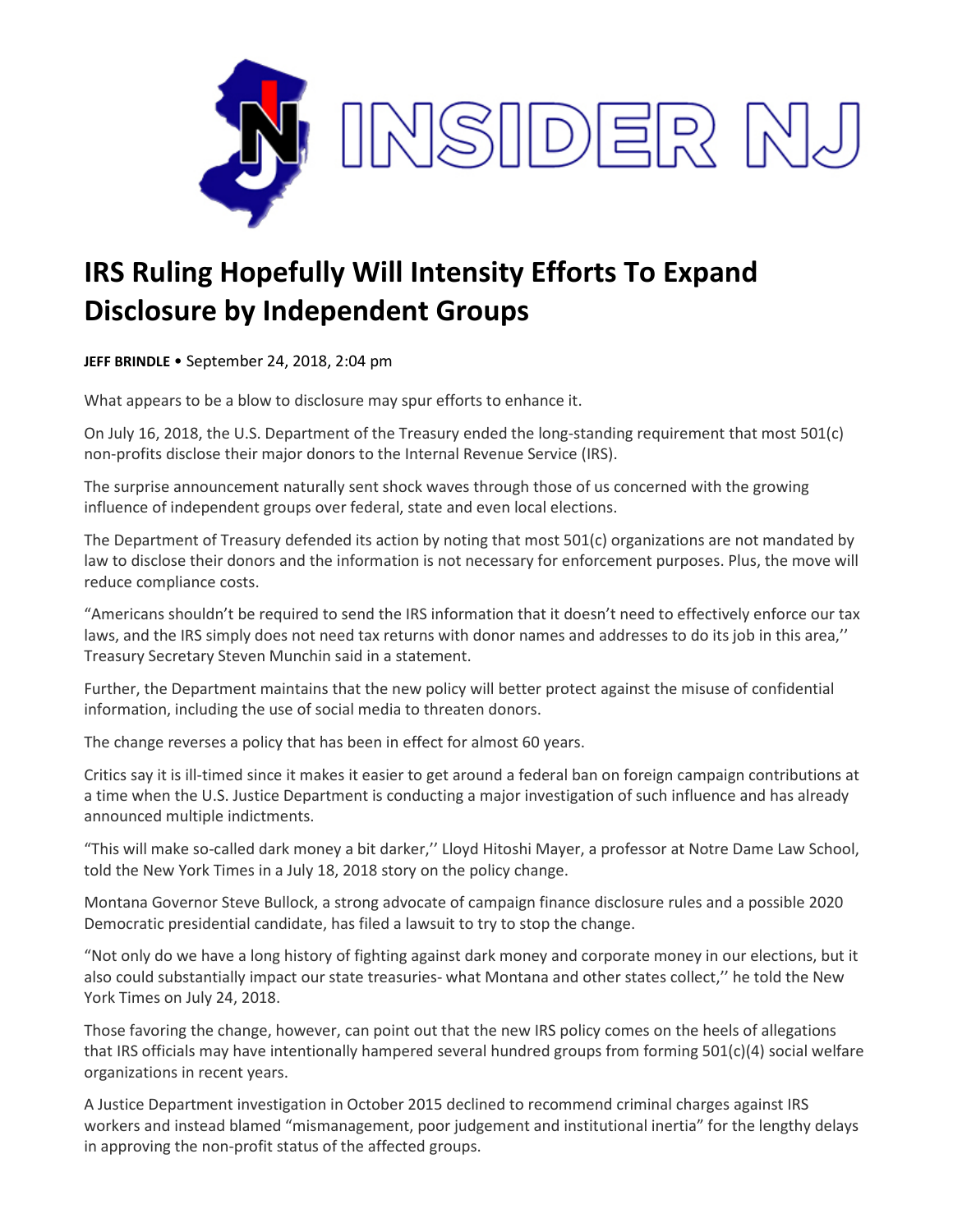Even so, a federal judge in April 2018 approved a \$3.5 million IRS settlement of a lawsuit filed by hundreds of Tea Party and other conservative groups. The lawsuit led to the release of a list of 426 groups that received special IRS scrutiny. It included 282 conservative groups, about two-thirds of the total, and 67 liberal groups, or 16 percent.

Non-profit groups were first allowed to become involved in politics in 1959 during the Eisenhower administration, when the IRS promulgated a regulation that permitted non-profit civic leagues to participate in politics if it was not their major purpose.

Prior to 1959, these groups could function only for social welfare purposes. This had been the case since 1913 when Congress passed legislation exempting organizations from paying federal taxes if they acted for the common welfare of the community.

Before the recent rule change, all 501(c) groups were required to disclose to IRS officials the names and addresses of all donors who gave more than \$5,000 annually. Donor information except for amounts was redacted on publicly-available reports released by the IRS.

Non-profits subject to the new policy no longer are required to file full information about donors to the IRS. They do still have to anonymously list the amounts received from each donor. Complete donor records also must be kept by the groups in case of audits or enforcement actions by the IRS.

501(c)(3) charitable organizations and 527 political organizations must continue to disclose their donors to the IRS in reports that are made available to the public.

The announcement that  $501(c)(4)$  social welfare organizations,  $501(c)(5)$  labor organizations, and  $501(c)(6)$  trade associations would no longer be required to disclose their donors to the IRS has alarmed those in the field of campaign finance since many independent groups use one of these three types of non-profits to participate in elections.

At first blush, this somewhat unexpected policy change appears to increase the risk that illegal contributions will find their way to these secretive non-profits, thus constituting a serious threat to transparency in government.

Regulators took comfort from the fact that, under the old policy, IRS officials at least got a chance to review major donors to these non-profits. That scrutiny alone presumably chased off checks from foreign agents, mobsters and other unsuitable donors.

Instead of causing despair, the IRS change should become a rallying cry. Hopefully it will create a tipping point that moves donor disclosure squarely where it should be- under campaign finance law, not tax law.

While organizations set up to monitor campaign financing were more comfortable with the previous IRS policy, the complex non-profit reports available on the hard-to-use IRS website have always made it difficult for Joe Public to try to track the financial activity of 501(c) organizations involved in political campaigns.

The Department of the Treasury action may serve the public interest if it generates momentum in Congress and throughout the States to enact legislation that would require these organizations to register and disclose their politically-based financial activity to the public.

Let's face it, the now-exempt policy of requiring 501(c) groups to disclose their donors did little to enhance transparency of their political operations among the general public.

If this policy change and subsequent media attention reinvigorates efforts to require detailed disclosure at least by 501(c) groups involved in elections, it may end up a blessing in disguise.

The political engagement by 501(c) organizations and 527 Super PACs is and should be protected by the First Amendment. However, like political parties and candidates, these organizations should be required to fully disclose their election-related financial activity to the public.

This campaign finance activity should be disclosed to the Federal Election Commission (FEC) and state agencies like ELEC, not the IRS, which keeps the information virtually hidden from the public.